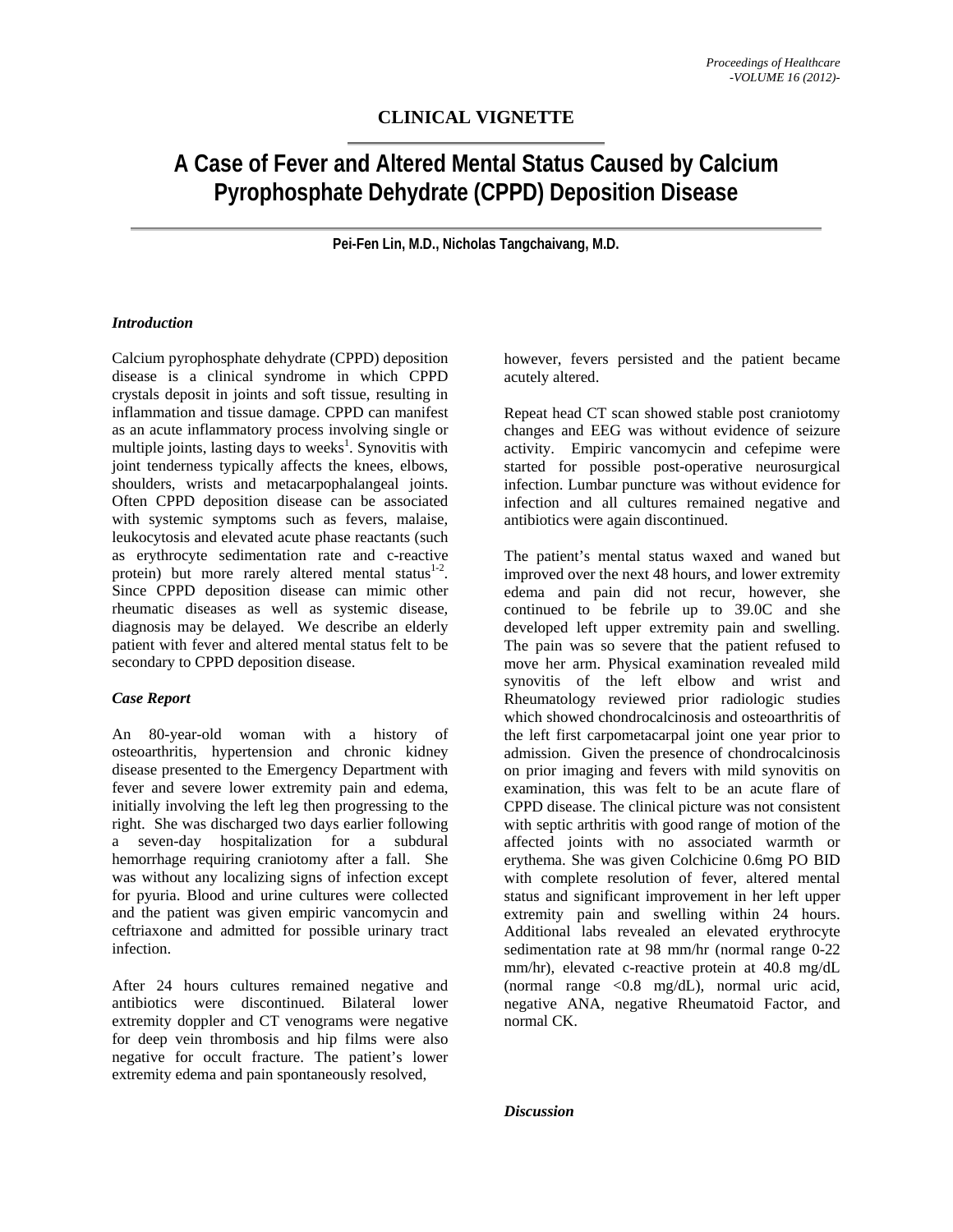The prevalence of CPPD in the general population is unknown but the prevalence of chondrocalcinosis on radiographs in the general population is 0.9 per 1000<sup>1</sup>. CPPD crystal deposition begins in cartilage near the surface of chondrocytes embedded in the cartilage matrix. Formation and deposition of CPPD crystals is thought to be secondary to aberrations in metabolism of calcium and pyrophosphate<sup>1</sup>. The majority of cases of CPPD deposition disease are idiopathic. Risk factors include joint trauma, familial chondrocalcinosis, hemochromatosis, hyperpara-thyroidism, Gitelman's syndrome, hypomagnesemia and hypophosphatemia<sup>2</sup>.

Diagnostic criteria for CPPD deposition disease proposed by McCarty and colleagues<sup>3</sup> requires the demonstration of CPPD crystals in tissue or synovial fluid by documenting the presence of both positively (but weakly) birefringent crystals by polarized light microscopy or x-ray diffraction and typical cartilage or joint capsule calcification on x-ray examination. Since it is difficult to access x-ray diffraction unless, the most common method to diagnose CPPD deposition disease is the evaluation of synovial fluid and radiographic findings. The presence of positively, weakly birefringent crystals by polarized light microscopy or typical cartilage or joint capsule calcification on radiographic examination make CPPD deposition disease probable.

CPPD disease typically presents in the elderly with symptoms of acute or chronic arthritis. Patients may also present with asymptomatic CPPD deposition. There are case reports of atypical manifestations of CPPD deposition disease including altered mental status, nuchal rigidity and fevers of unknown origin<sup>4-</sup>  $10$ . Fever in patients with CPPD deposition disease has been attributed to interleukin-1 produced by monocytes, stimulated by calcium pyrophosphate crystals<sup>8</sup>. Interleukin-1 has also been shown to affect the central nervous system producing somnolence and slowing of sleep waves<sup>8</sup>. Fever in the elderly can lead to altered mental status, but the exact mechanism remains unclear.

There are several treatment options available for acute flares of CPPD deposition disease<sup>11</sup>. These treatments mirror treatment of acute gout. Joint aspiration for diagnosis coupled with intra-articular corticosteroids can be use with large joints. For smaller or multiple affected joints, oral nonsteroidals or colchicine is preferred. If patients are unable to take these oral therapies, systemic glucocorticoids or

ACTH can be given. Interleukin-1 inhibitors have shown promise for suppressing crystal-induced inflammation, but there are no data supporting use in acute flares of CPPD deposition disease. Patients with three or more attacks/year may benefit from colchicine prophylaxis if there are no contraindications.

Our patient presented with fever and developed altered mental status. However, because of her recent history of subdural hematoma as well as urinalysis suggestive of infection, CPPD deposition disease was not considered on the initial differential. The patient did complain of migratory joint pains, however, clinically subtle synovitis was not initially recognized. For that reason the patient underwent extensive testing including CT scans, lumbar puncture and multiple blood and urine cultures; all of which were unrevealing. There was a delay of at least four days before CPPD deposition disease was recognized and treated appropriately. Because our patient had only mild synovitis, it was felt that a joint aspiration would be of low yield. The diagnosis of probable CPPD deposition disease was made by the combination of clinical presentation and findings on previous x-rays of chondrocalcinosis. Once treatment with colchicine was initiated, the patient defervesced and her altered mental status completely resolved.

CPPD deposition disease should be considered in the differential diagnosis of fevers and altered mental status. Awareness that CPPD deposition disease can present with systemic symptoms including altered mental status and fevers may prevent diagnostic delay and unnecessary testing.

### **REFERENCES**

- 1. **O'Duffy JD**. Clinical studies of acute pseudogout attacks: comments on prevalence, predispositions, and treatment. *Arthritis Rheum*. 1976 May-Jun;19 Suppl 3:349-52. PubMed PMID: 181014.
- 2. **Jones AC, Chuck AJ, Arie EA, Green DJ, Doherty M**. Diseases associated with calcium pyrophosphate deposition disease. *Semin Arthritis Rheum*. 1992 Dec;22(3):188-202. Review. PubMed PMID: 1295092.
- 3. **Rosenthal, AK, Ryan, LM, McCarty, DJ**. Calcium pyrophosphate crystal deposition disease, pseudogout, and articular chondrocalcinosis. In: Arthritis and Allied Conditions, 15th ed, Koopman, WJ, Moreland, LW (Eds), Lippincott Williams & Wilkins, Philadelphia, 2005, p. 2373
- 4. **Mavrikakis ME, Antoniades LG, Kontoyannis SA, Moulopoulou DS, Papamichael CP, Kostopoulos CC, Athanassiades PH**. CPPD crystal deposition disease as a cause of unrecognised pyrexia. *Clin Exp Rheumatol*. 1994 Jul-Aug;12(4):419-22. PubMed PMID:7955607.